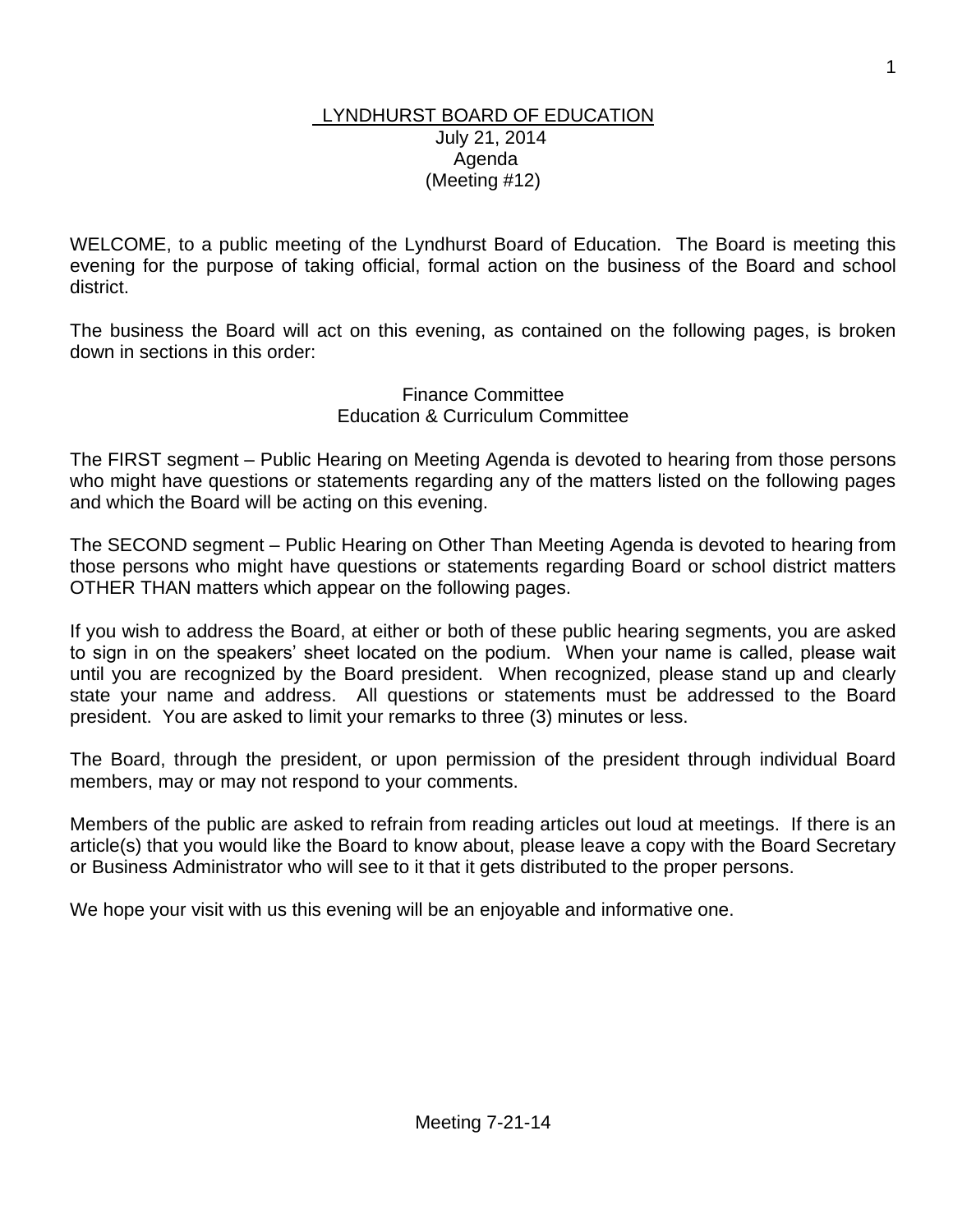# AGENDA

- 1. CALL TO ORDER
- 2. SALUTE TO FLAG
- 3. ROLL CALL
- 4. PRESIDING OFFICER'S MEETING NOTICE STATEMENT
- 5. PUBLIC HEARING ON MEETING AGENDA
- 6. BOARD DISCUSSION & FORMAL BUSINESS AGENDA
- 7. UNFINISHED BUSINESS
- 8. NEW BUSINESS
- 9. SUPERINTENDENT'S REPORT
- 10. PUBLIC HEARING ON OTHER THAN MEETING AGENDA
- 11. ADJOURNMENT

## TABLE OF CONTENTS

| <b>Finance Committee</b>                    | Page 3 |  |
|---------------------------------------------|--------|--|
| <b>Education &amp; Curriculum Committee</b> | Page 4 |  |

PLEASE NOTE: It may be necessary, from time to time, to remove or make changes in a motion(s) between the time this agenda is prepared and when the Board takes action.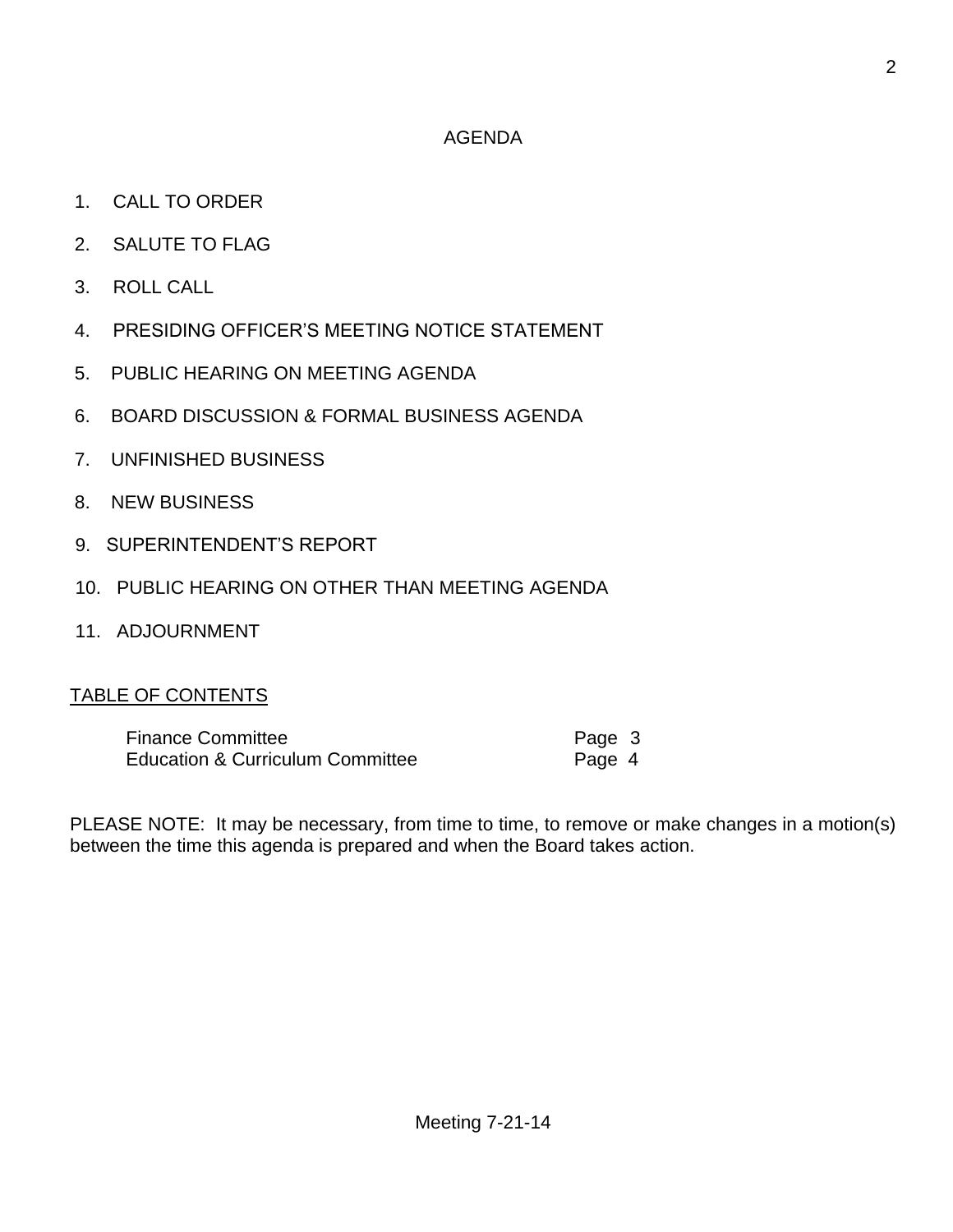Finance Committee: Thomas DiMascio, Chairperson Stephen Vendola Ronald Szwec

Any Board member who takes exception to any of the following listed actions under the category of Finance may so indicate now and a separate motion for each of the excepted actions will be entertained.

| Motion made by     | second by | that the following Finance actions of |
|--------------------|-----------|---------------------------------------|
| the Board numbered | through   | exception actions be adopted.         |

Roll Call For:

1. At a duly called meeting of the Lyndhurst Board of Education held on July 15, 2014 the following resolution was introduced and adopted:

BE IT RESOLVED by the Governing Body of the Lyndhurst Board of Education as follows:

- 1. **Determination of Need.** The Lyndhurst Board of Education has determined that a true and very real need exists for the acquisition of the Equipment described on Exhibit A of the Government Obligation Contract dated as of July 15, 2014 between Lyndhurst Board of Education and All American Investment Group.
- **2. Approval and Authorization.** The Governing Body of the Lyndhurst Board of Education has determined that the Contract, substantially in the form presented to this meeting, is in the best interests of the Obligor for the acquisition of such Equipment, and the Governing Body of the Lyndhurst Board of Education hereby approves the entering into of the Contract by the Obligor and hereby designates and authorizes the following person(s) to execute and deliver the Contract on the Lyndhurst Board of Education's behalf with such changes thereto as such person(s) deem(s) appropriate, and any related documents, including any Escrow Agreement, necessary to the consummation of the transaction contemplated by the Contract.

#### **Authorized individual(s): David DiPisa, School Business Administrator/Lyndhurst Board of Education (Printed or Printed Name and Title of individual(s) authorized to execute the Contract)**

**\_\_\_\_\_\_\_\_\_\_\_\_\_\_\_\_\_\_\_\_\_\_\_\_\_\_\_\_\_\_\_\_\_\_\_\_\_\_\_\_\_\_ \_\_\_\_\_\_\_\_\_\_\_\_\_\_\_\_\_\_\_\_\_\_\_\_\_\_\_\_\_\_**

**3. Adoption of Resolution.** The signatures below from the designated individuals from the Governing Body of the Lyndhurst Board of Education evidence the adoption by the Governing Body of this Resolution.

### **Lyndhurst Board of Education**

<sup>(</sup>Signature of Secretary, Board Chairman or other member of the Governing Body)